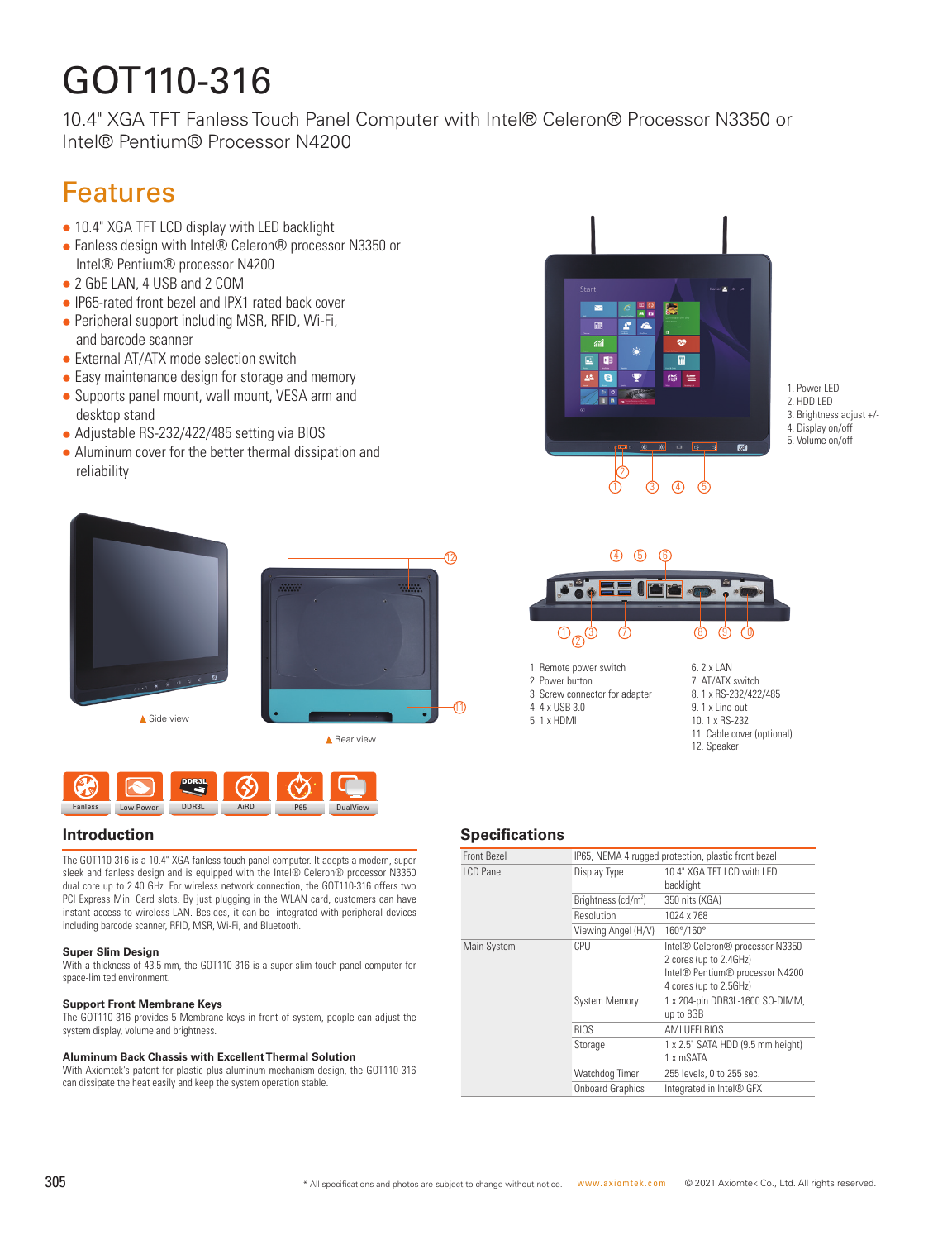#### **Specifications**

| I/O Connector                | 1 x RS-232/422/485 (default RS-232)<br>1 x RS-232<br>2 x 10/100/1000 Mbps Ethernet<br>4 x USB 3 0<br>1 x Screw type connector for power<br>1 x Power button (ATX)<br>1 x Remote power switch<br>1 x Audio (Line-out)<br>1 x ATX/AT selectable switch<br>1 x HDMI |
|------------------------------|------------------------------------------------------------------------------------------------------------------------------------------------------------------------------------------------------------------------------------------------------------------|
| <b>Expansion Interface</b>   | 1 x Full-size PCI Express Mini Card slot with mSATA<br>1 x Full-size PCI Express Mini Card slot with SIM                                                                                                                                                         |
| Touchscreen                  | Projected capacitive multi-touch<br>5-wire flat resistive touch                                                                                                                                                                                                  |
| Power Supply                 | DC version: 12/19 to 24 VDC adapter cable<br>AC version: 100 to 240 VAC-DC, 60W power adapter                                                                                                                                                                    |
| Power Consumption            | <b>24W</b>                                                                                                                                                                                                                                                       |
| Dimensions                   | 259.43 mm (10.21") (W) x 43.5 mm (1.71") (D)<br>x 232.73 mm (9.16") (H)                                                                                                                                                                                          |
| Packing Dimensions           | 415 mm (16.34") (W) x 100 mm (3.94") (D)<br>x 315 mm (12.4") (H)                                                                                                                                                                                                 |
| Weight (net/gross)           | 1.8 kg (3.96 lb)/3 kg (6.61 lb)                                                                                                                                                                                                                                  |
| <b>Operating Temperature</b> | 0°C to +50°C (+32°F to +122°F)                                                                                                                                                                                                                                   |
| <b>Relative Humidity</b>     | 20% to 90% @ +40°C; non-condensing                                                                                                                                                                                                                               |
| <b>Operation Vibration</b>   | 2G, 5 - 500Hz, random for SSD                                                                                                                                                                                                                                    |
| Certifications               | CE. FCC                                                                                                                                                                                                                                                          |
|                              |                                                                                                                                                                                                                                                                  |

#### **Packing List**

- 1 x GOT110-316
- 1 x Adapter (GOT110-316-J)
- 1 x DC cable (GOT110-316-DC)

233.73

Е



### **Ordering Information**

| <b>Standard</b>                             |                                                                                                                                                                                          |
|---------------------------------------------|------------------------------------------------------------------------------------------------------------------------------------------------------------------------------------------|
| GOT110-316-PCT-J<br>(P/N: E22B110106)       | 10.4" XGA fanless touch panel computer with Intel®<br>Celeron® processor N3350 w/projected capacitive multi-<br>touch screen, AC-DC 60W power adapter and EMI Class A                    |
| GOT110-316-N4200-PCT-J<br>(P/N: E22B110107) | 10.4" XGA fanless touch panel computer with Intel®<br>Celeron® processor N4200 w/projected capacitive multi-<br>touch screen, AC-DC 60W power adapter and EMI Class A                    |
| GOT110-316-R-J<br>(P/N: E22B110101)         | 10.4" XGA fanless touch panel computer with Intel®<br>Celeron® processor N3350, 5-wire flat resistive touch,<br>AC-DC 60W power adapter (screw type connector) and EMI<br>Class A        |
| GOT110-316-R-DC<br>(P/N: E22B110103)        | 10.4" XGA fanless touch panel computer with Intel®<br>Celeron <sup>®</sup> processor N3350, 5-wire flat resistive touch,<br>screw type power input with DC cable and logo                |
| GOT110-316-R-J N4200<br>(P/N: E22B110104)   | 10.4" XGA fanless touch panel computer with Intel®<br>Pentium® processor N4200, 5-wire flat resistive touch,<br>AC-DC 60W power adapter (screw type connector), EMI<br>Class A, and logo |
| GOT110-316-R-DC N4200<br>(P/N: E22B110105)  | 10.4" XGA fanless touch panel computer with Intel®<br>Pentium <sup>®</sup> processor N4200, resistive touch, screw type<br>power input with DC cable and logo                            |
| * Other configuration by request            | * Constitution and occitications may yary board on different requirements                                                                                                                |

Specification and certifications may vary based on different requirements

#### **Optional Accessories**

| External Wi-Fi + Bluetooth kit*                    |                 |  |
|----------------------------------------------------|-----------------|--|
| <b>RFID kit</b>                                    |                 |  |
| 8812B1101A0F                                       | Panel mount kit |  |
| 8812B1100A0F                                       | Wall mount kit  |  |
| F226171119                                         | Stand kit       |  |
| Barcode scanner kit                                |                 |  |
| * Standard Wi-Fi kit does not support panel mount. |                 |  |

#### **Optional OS Installation**

Windows<sup>®</sup> 10